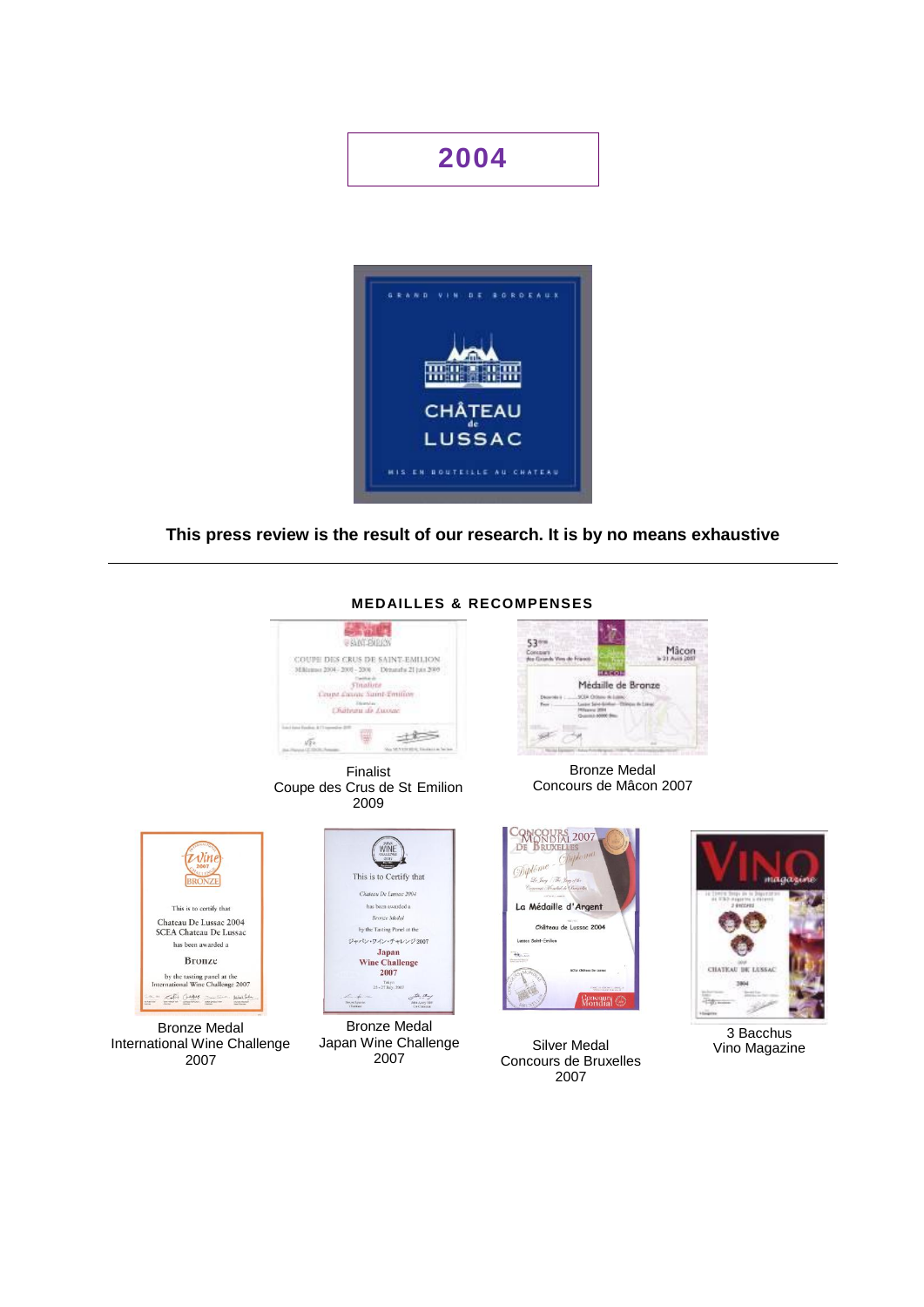

## **GRADES**

## Primeur tasting

| $:88-89$          | /100                           |
|-------------------|--------------------------------|
|                   |                                |
| :7.5              | /10                            |
| :89               | /100                           |
| $: 13.75 - 14/20$ |                                |
|                   | : "Best value for money wines" |
| :87               | /100                           |
| : *** (Bien)      |                                |
|                   |                                |

## Bottled

| Cuisine et Vins de France/P. Maurange (F)<br>Bernard Burtschy (F)<br>Grand Jury Européen<br>Guide Hachette des Vins 2008 | : 15<br>$:7.5$ /10<br>***<br>. * | - 120 |
|--------------------------------------------------------------------------------------------------------------------------|----------------------------------|-------|
| Magazine Tasted (F)                                                                                                      | $\cdot$ 73                       | /100  |

**PRIMEURS**



#### **GAULT MILLAU Ronald Legrand**

June/July 2005 (Primeurs)

Magnificent nose of wood and of bilberry. Mouth was concentrated well with a very compact material, dominated for the moment by the woody sent, but its richness of constitution will eventually impose itself. 89/100



**LA REVUE DU VIN DE FRANCE Hélène Durand, Bernard Burtscht, Philippe Maurange** June 2005 (Primeurs)

Beautiful attack, beautiful aromatic expression, a little bit hard tannins.



**VINO MAGAZINE** May/June 2005 (Primeurs)

Château de Lussac : category «Coup de cœur»



## **Jean-Marc QUARIN**

April 2005 (Primeurs)

In the nose, the fruit seems a little bit cooked. The mouth is soft, fruity, of an average body, with a tanicity rather woody in finale. A personal touch is missing in this wine. 13.75-14/20



#### **CLASSEMENT DES MEILLEURS VINS DE FRANCE Bettane & Desseauve** Edition 2005

Very dark color; nose of wild blackberries and woody; dense mouth, magnificent compact and beautiful length: a success, in spite of the too present woody flavor, but the material will dominate him it. 2004 confirms the success of the previous years. 7.5/10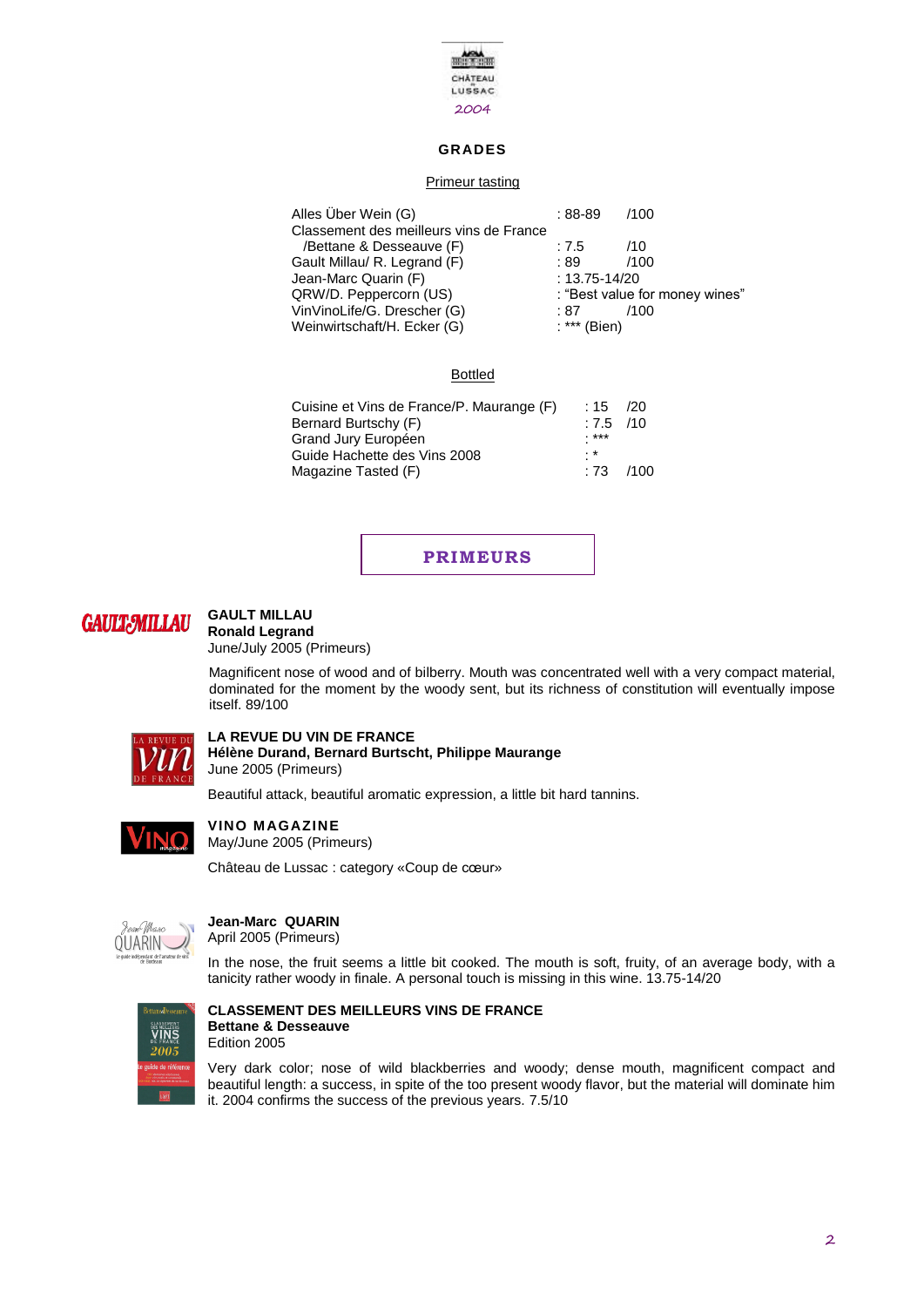

## **DELIVERABLES**



**Jean-Luc THUNEVIN** www.thunevinblog.com

Friday January 15, 2010 Tasting, still…

Servais in Libourne

Drank in this good restaurant of Libourne "Chez Servais", one Château de Lussac 2004, superb power, maturity and smoothness (29 euros?!)

Difficult, in Libourne, to sell bottles at more than 20 euros. This bottle on the table is a formidable quality-price ratio.

## **GUIDE HACHETTE DES VINS**

## Edition 2008

This charming château benefits since 2000 of a program of quality investment which begins to really bear its fruits judging by this 2004 in the steady garnet color, in which the aromas of very ripe red fruits mix with woody and smoked scents. Of frank attack, the mouth evolves with flexibility, on solid but melted tannins, before a return of the fruit in finale. A bottle to keep three-six years in a cellar. \*

## **TASTE OF THE WORLD MAGAZINE**

Winter Edition 2007, Blind tasting in July 2007



**Andreas Larsson (SE)**

Colour : Clear, Medium deep ruby

Nose : Developed bouquet, slightly leafy and herbal, dark berries.

Palate : Dry and fresh with dark fruit over marked tannins, medium plus persistence.

## **Hervé Pennequin (FR)**<br>Colour : Dense purp

Colour : Dense purple<br>Nose : Verv dense. fl

: Very dense, floral notes, violets, iris with red berry fruit, coffee, fresh beans.

Palate : Dry attack of the tannins, penetrating the whole palate, short finish, very earthy, high spices. Does not make me smile!

#### **Motohiro Okoshi (JP)**

Colour : Dense and dark, black red.

Nose : Plums, prunes, spicy notes, discreet expression and average intensity.

Palate : Too astringent, but rich body, lacks elegance, average balance and persistence.

#### **Teresa Perez (SP)**

Colour : Clean, brilliant, medium density, intense Bigarreau cherry red.

Nose : Cooked plum, light green tones of redcurrant stalk, toasted coffee bean and bitter cacao, very minerality, quite nice quality, intense bouquet.

Palate : Sauve, light and subtle, not very complex flavour expression, bitter finish, medium short finish.

### **Verginia Philips (USA)**

Colour : High viscosity, light, purple center, pink rim.<br>Nose : Dark, black fruits, new oak spice, earth note

Nose : Dark, black fruits, new oak spice, earth notes, moderate quality and intensity.<br>Palate : Full bodied, red and black fruits, oak, dust, moderate+ quality, very youthful.

: Full bodied, red and black fruits, oak, dust, moderate+ quality, very youthful, but showing well, long persistence. Easy drinking, well balanced wine in its youth.



#### **MAGAZINE CUISINE ET VINS DE FRANCE**

**Philippe Maurange**

Septembre - Octobre 2007

It is the first property required by Griet and Hervé Laviale in the Bordeaux area at the end of the 90s. Very quickly, under their impulse, this sleepy property of Lussac woke up. The wines knew how to impose themselves in the first years by their fruit and their maturity. Now, the more complex and more accomplished character of this 2004 with its fine tannins, confirms the very good level of the Château. We can't get enough of it. 15/20